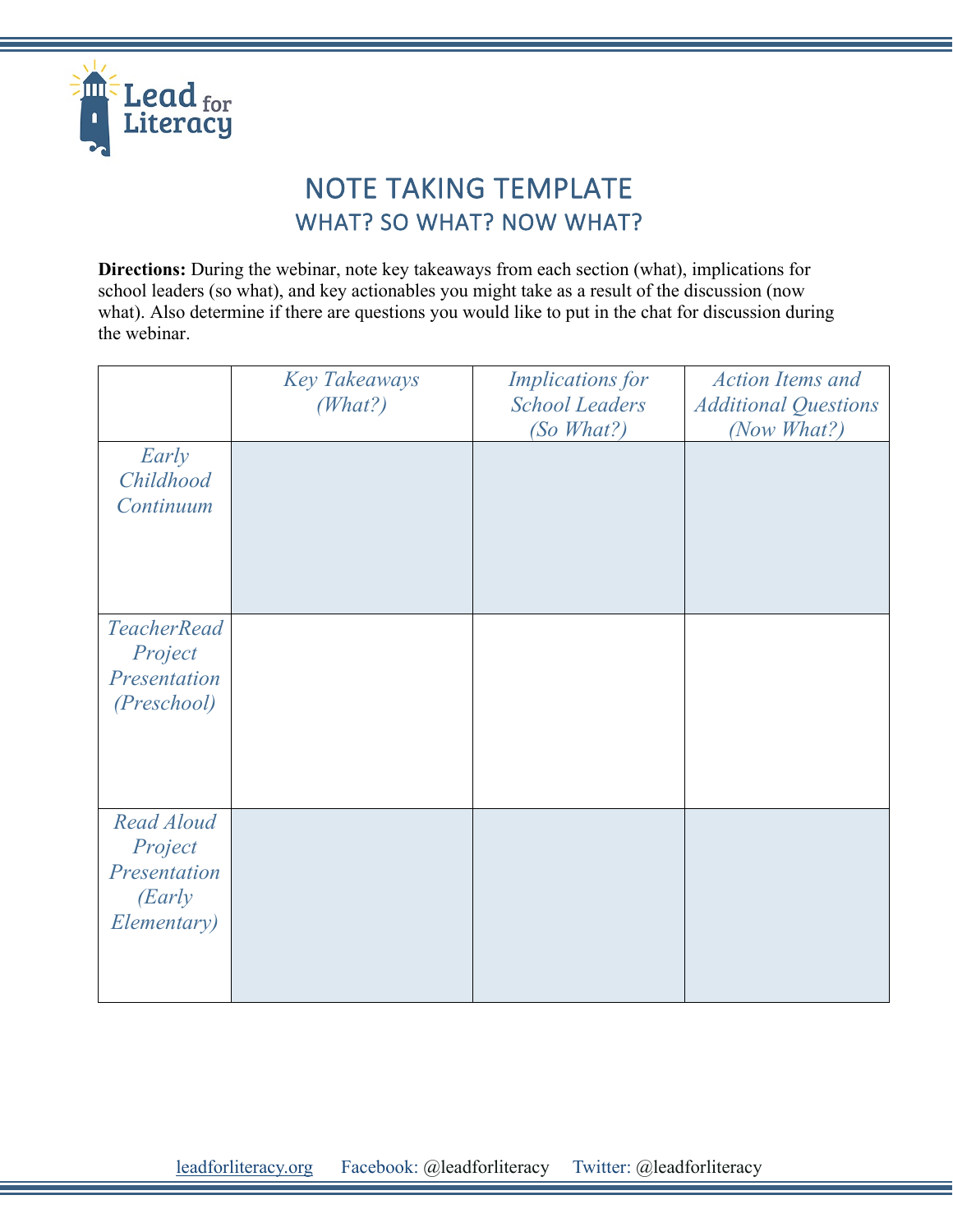

# EARLY LITERACY RESOURCES (SELECTED)

## EARLY CHILDHOOD

## **U.S. Department of Education**

#### *[Preventing Reading Difficulties in Young Children](http://www.nap.edu/catalog.php?record_id=6023)*

A summary report that examines research findings to provide an integrated picture of how reading develops and the importance of high-quality preschool and kindergarten environments and their contribution to providing a critical foundation to facilitate children's acquisition of essential reading skills.

#### *[Starting Out Right: A Guide to Promoting Children's Reading Success](http://www.nap.edu/catalog.php?record_id=6014)* How children learn to read and how adults can help them.

#### *[Learning to Talk and Listen](https://lincs.ed.gov/publications/pdf/LearningtoTalkandListen.pdf)*

An oral language resource for early childhood caregivers.

#### *[Developing Early Literacy: Report of the National Early Literacy Panel](https://lincs.ed.gov/publications/pdf/NELPReport09.pdf)*

This report examines the implications of instructional practices used with children from birth through age 5.

#### *[Early Beginnings: Early Literacy Knowledge and Instruction](https://lincs.ed.gov/publications/pdf/NELPEarlyBeginnings09.pdf)*

This guide will help early childhood administrators, supervisors, and professional development staff provide teachers with the support and training needed to increase their knowledge base and refine current literacy practice.

### **Shining Stars**

The following publications for parents describe strategies proven to work by the most rigorous scientific research available on the teaching of reading:

- *[Toddlers Get Ready to Read: How Parents Can Help Their Toddlers Get Ready to Read](https://lincs.ed.gov/publications/pdf/ShiningStarsToddlers.pdf)*
- *[Preschoolers Get Ready to Read: How Parents Can Help Their Preschoolers Get Ready to Read](https://lincs.ed.gov/publications/pdf/ShiningStarsPreschool.pdf)*
- *[Kindergarteners Learn to Read: How Parents Can Help Their Kindergarteners Learn to Read](https://lincs.ed.gov/publications/pdf/Shining_Stars_Kindergarten.pdf)*
- *[First Graders Learn to Read: How Parents Can Help Their First Graders Learn to Read](https://lincs.ed.gov/publications/pdf/Shining_Stars_First_Grader.pdf)*
- *[Second & Third Graders Learn to Read: How Parents Can Help Their Second & Third Graders](https://lincs.ed.gov/publications/pdf/Shining_Stars_Second_Third_Grader.pdf)  [Learn to Read](https://lincs.ed.gov/publications/pdf/Shining_Stars_Second_Third_Grader.pdf)*

### **Additional Resources**

[The Center to Mobilize Early Childhood Knowledge \(CONNECT\) Modules](https://connectmodules.dec-sped.org/connect-modules/learners/)

These modules incorporate videos, activities, and narratives as they teach you how to effectively problemsolve dilemmas in early childhood settings.

#### [Center for Early Literacy Learning \(CELL\) Practice Guides for Practitioners](http://www.earlyliteracylearning.org/pgpracts.php)

The CELL Guides provide engaging activities for use by early childhood educators, child care providers, interventionists, and other early childhood practitioners to promote infant, toddler, and preschool literacy development.

#### [Dialogic Reading: An Effective Way to Read Aloud with Young Children](https://www.readingrockets.org/article/dialogic-reading-effective-way-read-aloud-young-children)

This informational page from Reading Rockets provides a summary of the dialogic reading process and examples for each prompt.

#### IDEAS That Work: [Linking Practices to Promote Language, Literacy, and Social Development](https://ectacenter.org/%7Epdfs/meetings/outcomes2012/CELL_TACSEI_rev.pdf)

This PowerPoint presentation details how to build capacity, effectively train staff, and implement best practices, resulting in improved educational outcomes.

[leadforliteracy.org](http://leadforliteracy.org/) Facebook: @leadforliteracy Twitter: @leadforliteracy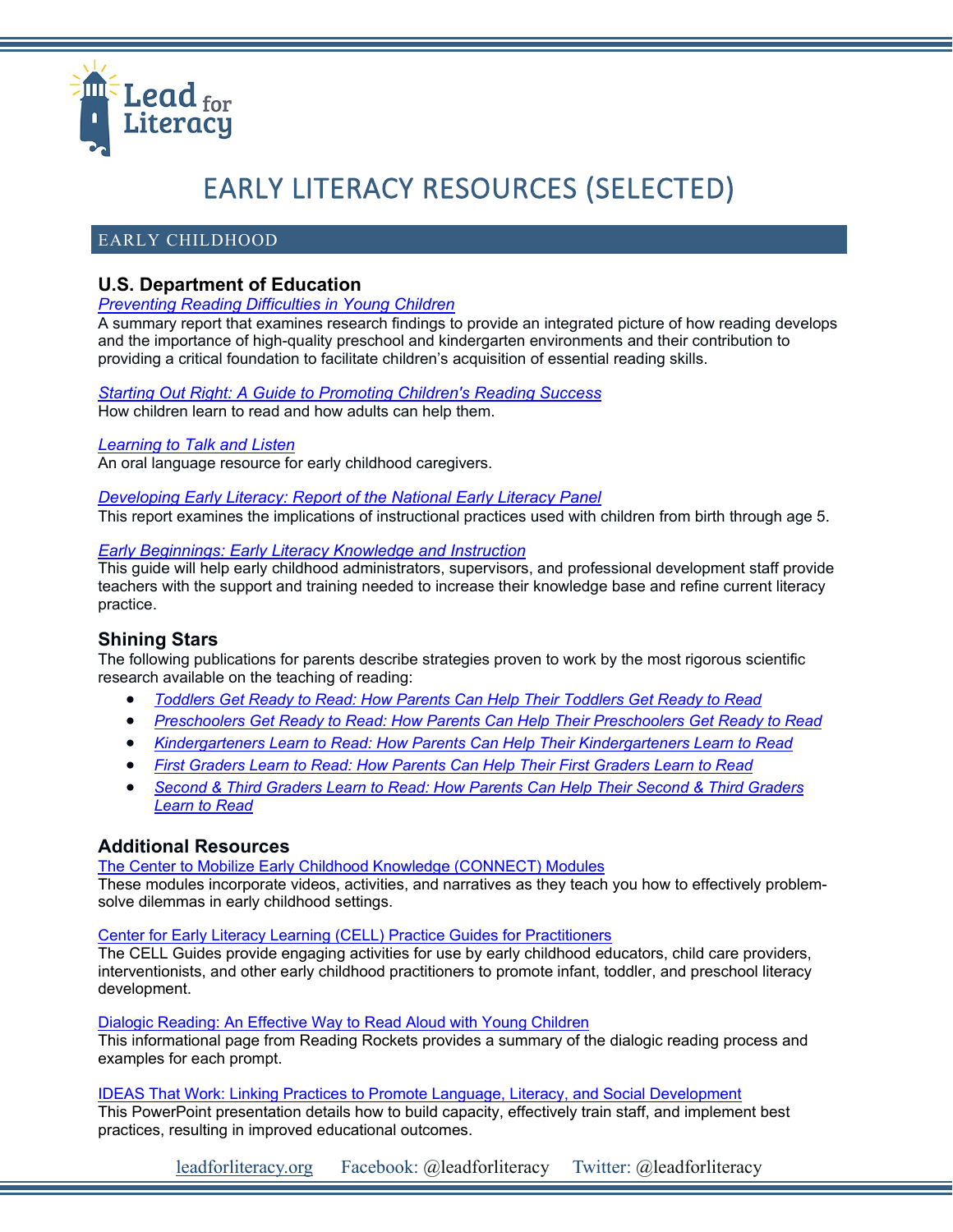

## EARLY ELEMENTARY

## **Lead for Literacy Center**

[Lead for Literacy Framework:](https://leadforliteracy.org/framework) This webpage provides information on the instructional component of the Lead for Literacy Framework as well indicators of success.

[Resource Repository:](https://leadforliteracy.org/resource-repository) Search the Lead for Literacy Resource Repository for resources related to the Lead for Literacy Framework, including instructional and assessment materials.

[Literacy Leadership Briefs:](https://leadforliteracy.org/briefs) Read research briefs, infographics, and guides with essential information that can be applied to your school or district.

## **National Center on Intensive Intervention**

[Virtual Lesson Example: Supporting Students' Foundational Reading Skills](https://intensiveintervention.org/resource/virtual-lesson-example-supporting-students-foundational-reading-skills)

This lesson, which features a Section 504 coordinator and a dyslexia teacher, explores how to support educators in using technology to teach foundational reading skills to students in the elementary grades.

#### [Literacy Strategies to Support Intensifying Interventions](https://intensiveintervention.org/intervention-resources/literacy-strategies)

These reading lessons by the National Center on Intensive Intervention support special education instructors, reading interventionists, and other practitioners who work with students struggling to read.

## **What Works Clearinghouse**

*[Assisting Students Struggling With Reading: Response to Intervention \(RtI\)](https://ies.ed.gov/ncee/wwc/PracticeGuide/3) and Multi-Tier Intervention in the [Primary Grades](https://ies.ed.gov/ncee/wwc/PracticeGuide/3)*

This practice guide discusses reading and early literacy instruction in tiered systems.

#### [Reaching All Students: Distance Learning Resources to Support Students With Disabilities, English Learners,](https://ies.ed.gov/ncee/edlabs/regions/appalachia/blogs/blog27_reaching-all-students-distance-learning-resources.asp)  [and Their Families](https://ies.ed.gov/ncee/edlabs/regions/appalachia/blogs/blog27_reaching-all-students-distance-learning-resources.asp)

This webpage provides resources for educators, families and caregivers, and leaders in state and local education agencies who are looking for support in adapting learning to an online environment.

#### [Research-Based Resources, Considerations, and Strategies for Remote Learning Webinar](https://ies.ed.gov/ncee/edlabs/regions/midwest/events/2020/april-8.aspx)

The Regional Educational Laboratory Midwest provides research-based resources to support educators teaching in a remote learning environment.

## **Additional Resources**

[IRIS Center Modules](https://iris.peabody.vanderbilt.edu/module/rti02/cresource/q2/p02/#content)

This website includes professional development materials and self-paced learning modules about early literacy in tiered systems.

#### [National Center on Improving Literacy](https://improvingliteracy.org/topic/screening)

The National Center on Improving Literacy has briefs and resources about best practices and other considerations for early literacy instruction.

#### [Florida Center for Reading Research](https://www.fcrr.org/)

The Florida Center for Reading Research has multiple different resources for reading and literacy instruction related to the research-based components in early learning. Search for materials under the student center activities and student engagement tabs.